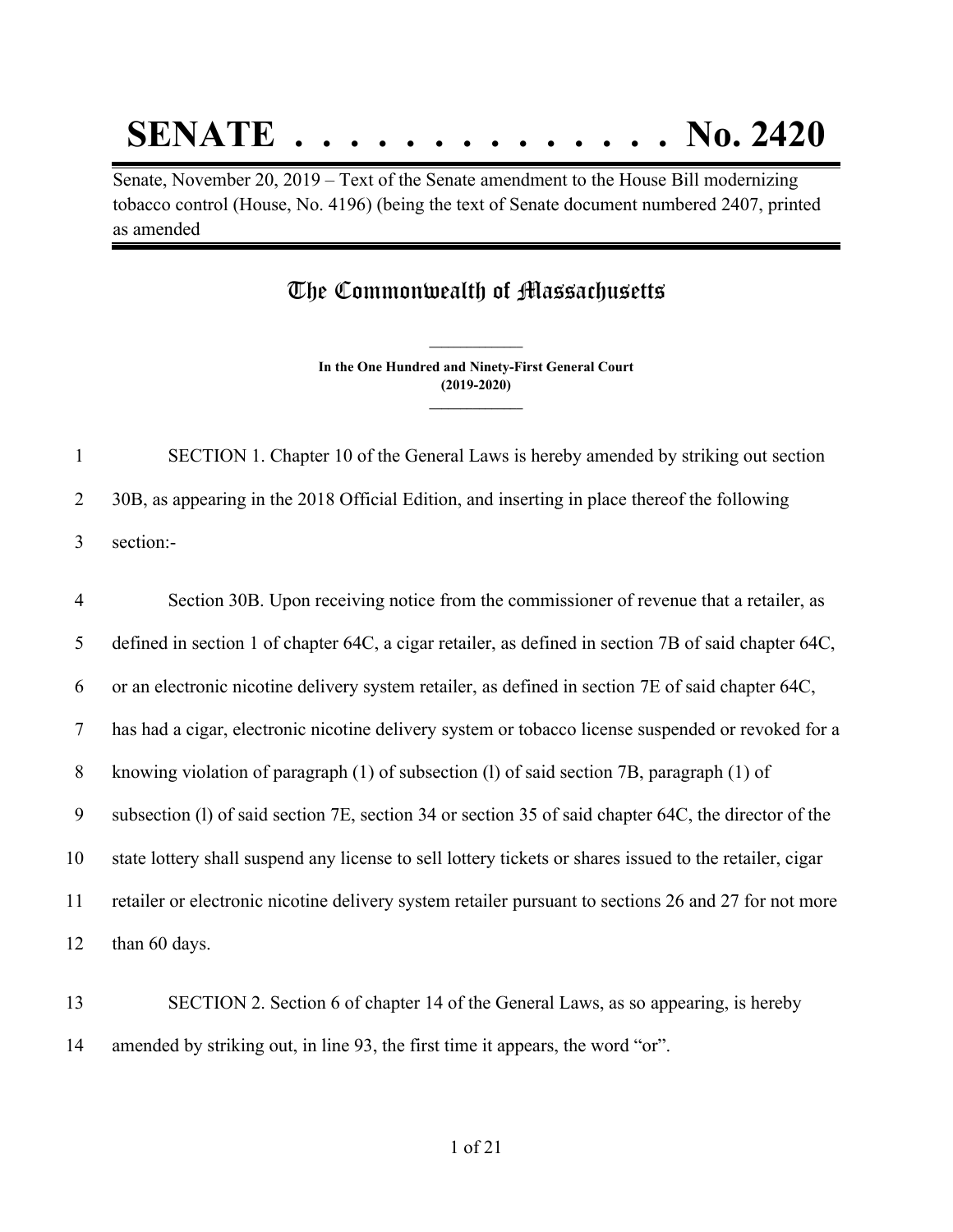| 15 | SECTION 3. Said section 6 of said chapter 14, as so appearing, is hereby further                              |
|----|---------------------------------------------------------------------------------------------------------------|
| 16 | amended by inserting after the figure "64C", in line 94, the following words:- or electronic                  |
| 17 | nicotine delivery system distributor or electronic nicotine delivery system retailer as defined in            |
| 18 | section 7E of said chapter 64C.                                                                               |
| 19 | SECTION 4. Subsection (b) of section 5I of chapter 18 of the General Laws, as so                              |
| 20 | appearing, is hereby amended by striking out, in line 35, the words "section 1 of chapter 64C"                |
| 21 | and inserting in place thereof the following words:- section 6 of chapter 270                                 |
| 22 | SECTION 5. Chapter 32A of the General Laws is hereby amended by adding the                                    |
| 23 | following section:-                                                                                           |
| 24 | Section 29. (a) The commission shall provide to any active or retired employee of the                         |
| 25 | commonwealth who is insured under the group insurance commission coverage for: (i) tobacco                    |
| 26 | use cessation counseling; and (ii) all generic United States Food and Drug Administration-                    |
| 27 | approved tobacco cessation products without cost sharing when prescribed by a health care                     |
| 28 | provider.                                                                                                     |
| 29 | (b) The commission may employ reasonable managed care techniques consistent with                              |
| 30 | state and federal law to determine the frequency, method, treatment or setting for the                        |
| 31 | recommended item or service; provided, however, that covered persons shall have access to at                  |
| 32 | least 1 tobacco cessation product without prior authorization.                                                |
| 33 | SECTION 6. Section 16 of chapter 62C of the General Laws, as appearing in the 2018                            |
| 34 | Official Edition, is hereby amended by inserting after subsection $(c\frac{1}{2})$ the following subsection:- |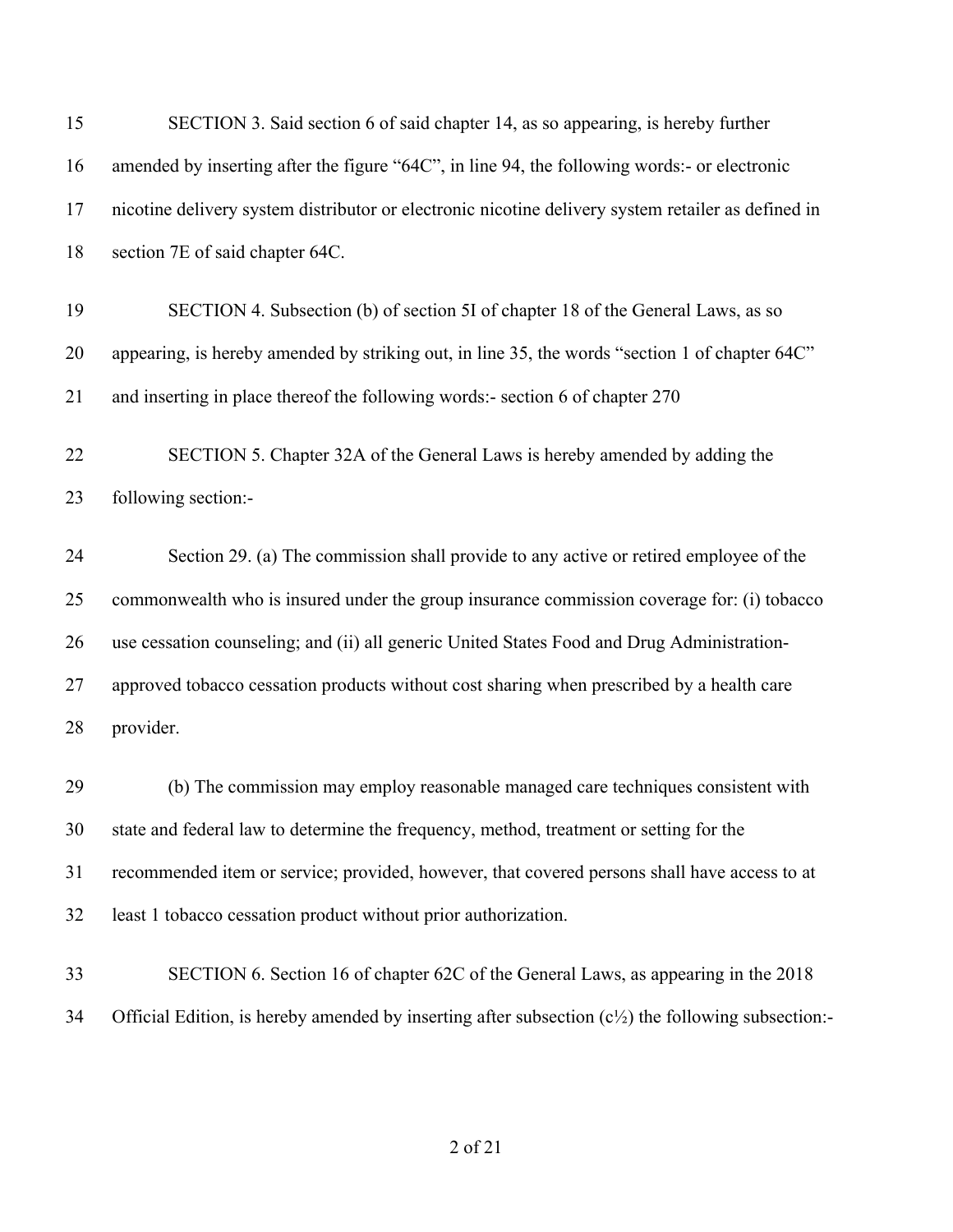| 35 | (c <sup>3</sup> /4) Not later than the twentieth day of each calendar month or not later than the     |
|----|-------------------------------------------------------------------------------------------------------|
| 36 | twentieth day of the month following each calendar quarter, as required by the commissioner,          |
| 37 | every licensee under section 7E of chapter 64C shall file with the commissioner a return for each     |
| 38 | place of business that the licensee maintains stating the quantity of electronic nicotine delivery    |
| 39 | systems sold by the licensee in the commonwealth during the preceding calendar month or               |
| 40 | quarter, as required by the commissioner. The return shall contain or be accompanied by any           |
| 41 | additional information that the commissioner may require. If a licensee ceases to sell electronic     |
| 42 | nicotine delivery systems, the licensee shall immediately file with the commissioner a return for     |
| 43 | the period in which the cessation took place.                                                         |
| 44 | SECTION 7. Section 67 of said chapter 62C, as so appearing, is hereby amended by                      |
| 45 | striking out, in lines 7 and 23, the words "retailer, cigar" and inserting in place thereof, in each  |
| 46 | instance, the following words:- retailer, electronic nicotine delivery system distributor or          |
| 47 | electronic nicotine delivery system retailer, cigar.                                                  |
| 48 | SECTION 8. Said section 67 of said chapter 62C, as so appearing, is hereby further                    |
| 49 | amended by striking out, in lines 33 and 35, the words "retailers and" and inserting in place         |
| 50 | thereof, in each instance, the following words:- retailers, electronic nicotine delivery system       |
| 51 | retailers and.                                                                                        |
| 52 | SECTION 9. Said section 67 of said chapter 62C, as so appearing, is hereby further                    |
| 53 | amended by inserting after the word "retailers", in line 49, the following words:-, electronic        |
| 54 | nicotine delivery system distributors, electronic nicotine delivery system retailers.                 |
| 55 | SECTION 10. Said section 67 of said chapter 62C, as so appearing, is hereby further                   |
| 56 | amended by inserting after the word "retailers", in line 65, the first time it appears, the following |
|    |                                                                                                       |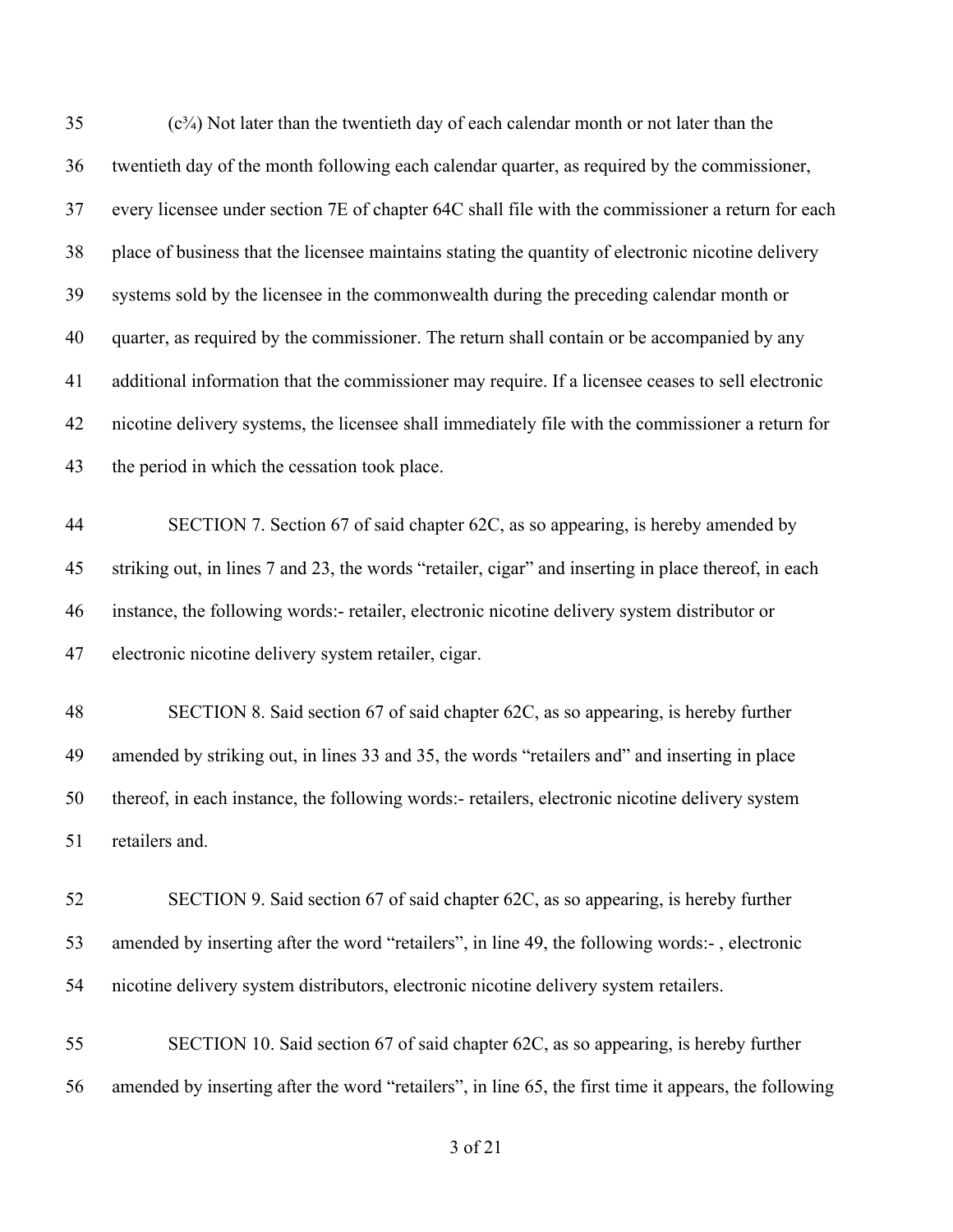words:- ; electronic nicotine delivery system distributors; electronic nicotine delivery system retailers.

| 59 | SECTION 11. Said section 67 of said chapter 62C, as so appearing, is hereby further                  |
|----|------------------------------------------------------------------------------------------------------|
| 60 | amended by inserting after the word "wholesaler", in lines 67 and 68, the following words:-,         |
| 61 | electronic nicotine delivery system distributor.                                                     |
| 62 | SECTION 12. Section 68 of said chapter 62C, as so appearing, is hereby amended by                    |
| 63 | inserting after the figure "64C", in line 45, the following words:-, an electronic nicotine delivery |
| 64 | system retailer, as defined in subsection (a) of section 7E of said chapter 64C.                     |
| 65 | SECTION 13. Said section 68 of said chapter 62C, as so appearing, is hereby further                  |
| 66 | amended by inserting after the figure "64C", in line 49, the following words:-, paragraph (1) of     |
| 67 | subsection (1) of section 7E of said chapter 64C.                                                    |
| 68 | SECTION 14. Section 1 of chapter 64C of the General Laws, as so appearing, is hereby                 |
| 69 | amended by inserting after the word "cigarettes", in line 8, the following words:-, an electronic    |
| 70 | nicotine delivery system as defined in subsection (a) of section 7E.                                 |
| 71 | SECTION 15. Subsection (a) of section 2C of said chapter 64C, as so appearing, is                    |
| 72 | hereby amended by striking out clause (3) and inserting in place thereof the following clause:-      |
| 73 | (3) each cigarette listed in the certification shall be described with the following                 |
| 74 | information:                                                                                         |
|    |                                                                                                      |

(ii) style, light or ultra light;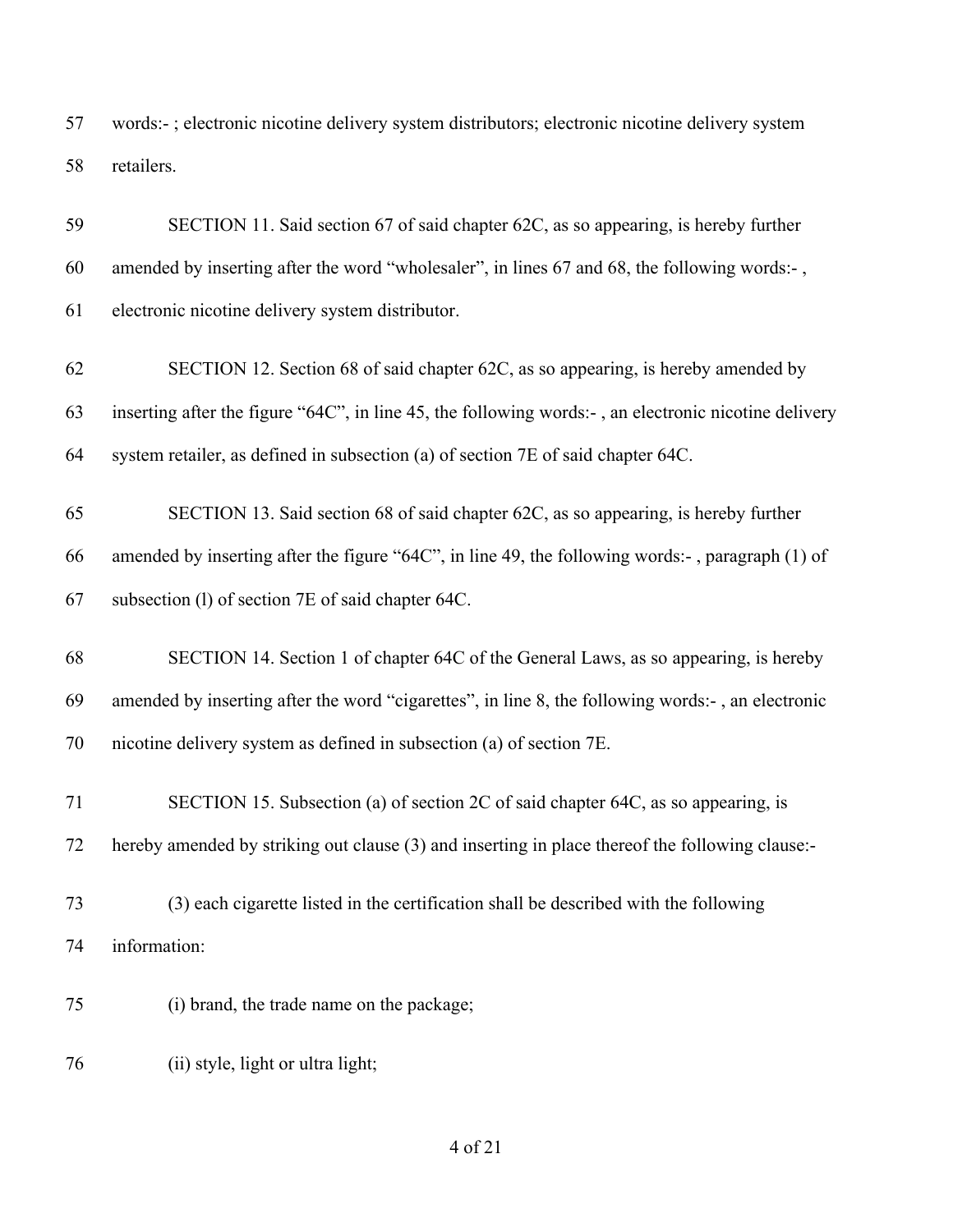| 77 | (iii) length in millimeters;                                                                           |
|----|--------------------------------------------------------------------------------------------------------|
| 78 | (iv) circumference in millimeters;                                                                     |
| 79 | (v) filter or non-filter;                                                                              |
| 80 | (vi) package description, soft pack or box; and                                                        |
| 81 | (vii) the marking approved in accordance with this section.                                            |
| 82 | SECTION 16. Said chapter 64C is hereby amended by inserting after section 7D the                       |
| 83 | following section:-                                                                                    |
| 84 | Section 7E. (a) As used in this section, the following words shall have the following                  |
| 85 | meanings unless the context clearly requires otherwise:                                                |
| 86 | "Electronic nicotine delivery system", an electronic device, whether for 1-time use or                 |
| 87 | reusable, that can be used to deliver nicotine or another substance to a person inhaling from the      |
| 88 | device including, but not limited to, electronic cigarettes, electronic cigars, electronic cigarillos, |
| 89 | electronic pipes, vaping pens, hookah pens and other similar devices that rely on vaporization or      |
| 90 | aerosolization; provided, however, that "electronic nicotine delivery system" shall also include       |
| 91 | any noncombustible liquid or gel that is manufactured into a finished product for use in such          |
| 92 | electronic device; provided further, that "electronic nicotine delivery system" shall also include     |
| 93 | any component, part or accessory of a device used during the operation of the device even if the       |
| 94 | part or accessory was sold separately; provided further, that "electronic nicotine delivery system"    |
| 95 | shall not include marijuana or marijuana products as defined in section 1 of chapter 94G and           |
| 96 | medical use marijuana as defined in section 1 of chapter 94I; and provided further, that               |
| 97 | "electronic nicotine delivery system" shall not include a product that has been approved by the        |
|    | 5 of 21                                                                                                |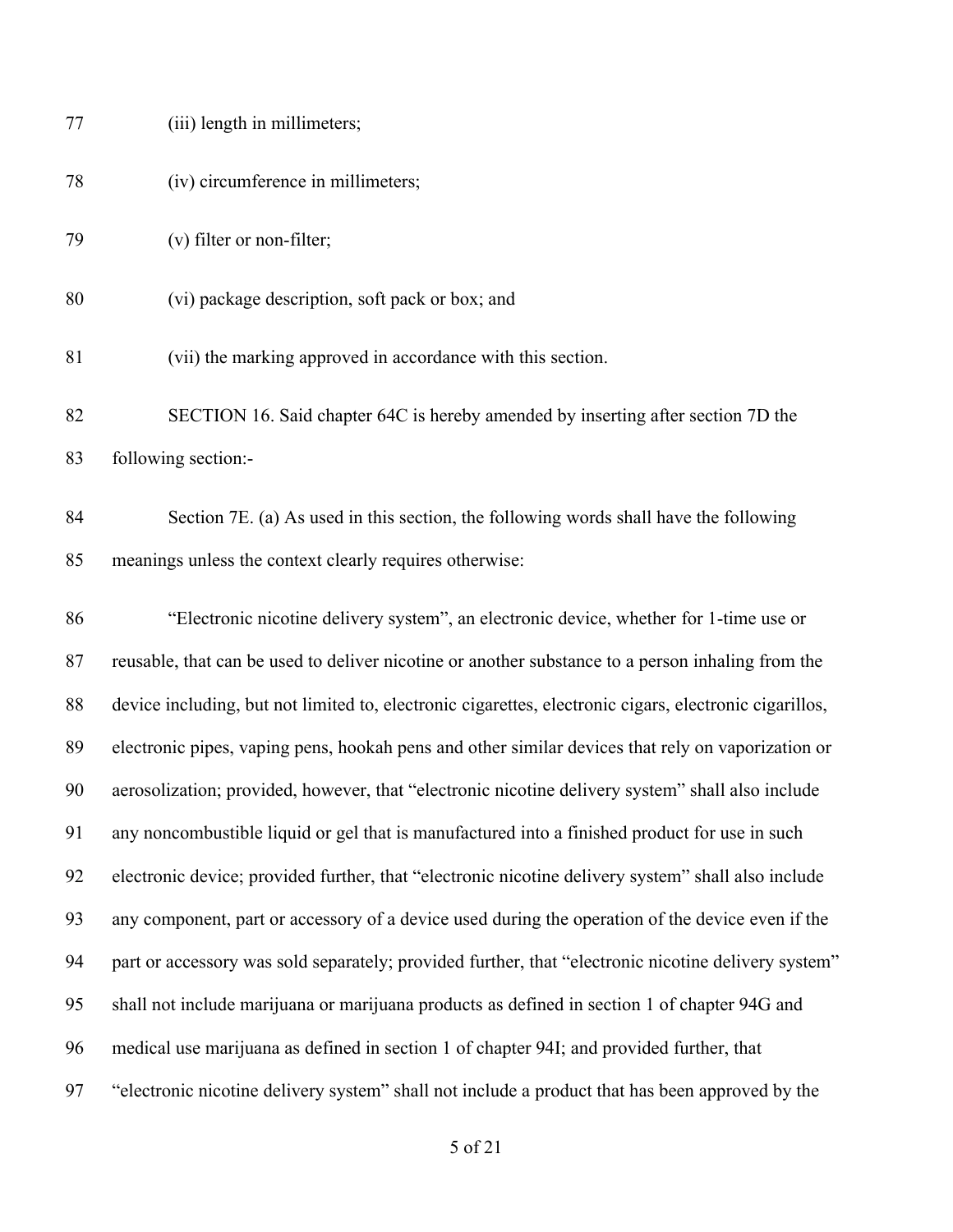United States Food and Drug Administration for the sale of or use as a tobacco cessation product or for other medical purposes and is marketed and sold or prescribed exclusively for that approved purpose.

 "Electronic nicotine delivery system distributor", (i) a person who imports or causes to be imported into the commonwealth electronic nicotine delivery systems for sale or who manufactures electronic nicotine delivery systems in the commonwealth; or (ii) a person within 104 or without the commonwealth who is authorized by the commissioner to make returns and pay the excise on electronic nicotine delivery systems sold, shipped or delivered by the person to a person in the commonwealth.

 "Electronic nicotine delivery system retailer", a person who sells or furnishes electronic nicotine delivery systems to consumers for individual use; provided, however, that the electronic nicotine delivery systems shall not be used for the purpose of resale.

"Person", a natural person, corporation, association, partnership or other legal entity.

 "Taxed electronic nicotine delivery system", an electronic nicotine delivery system upon which the excise has been paid in full by the date on which payment was due and with respect to which the return has been completed, signed and filed with the commissioner by the date on which the return was due pursuant to this section and section 16 of chapter 62C.

 "Untaxed electronic nicotine delivery system", an electronic nicotine delivery system upon which the excise has not been paid in full by the date on which payment was due or with respect to which the return has not been completed, signed and filed with the commissioner by the date on which the return was due pursuant to this section and section 16 of chapter 62C.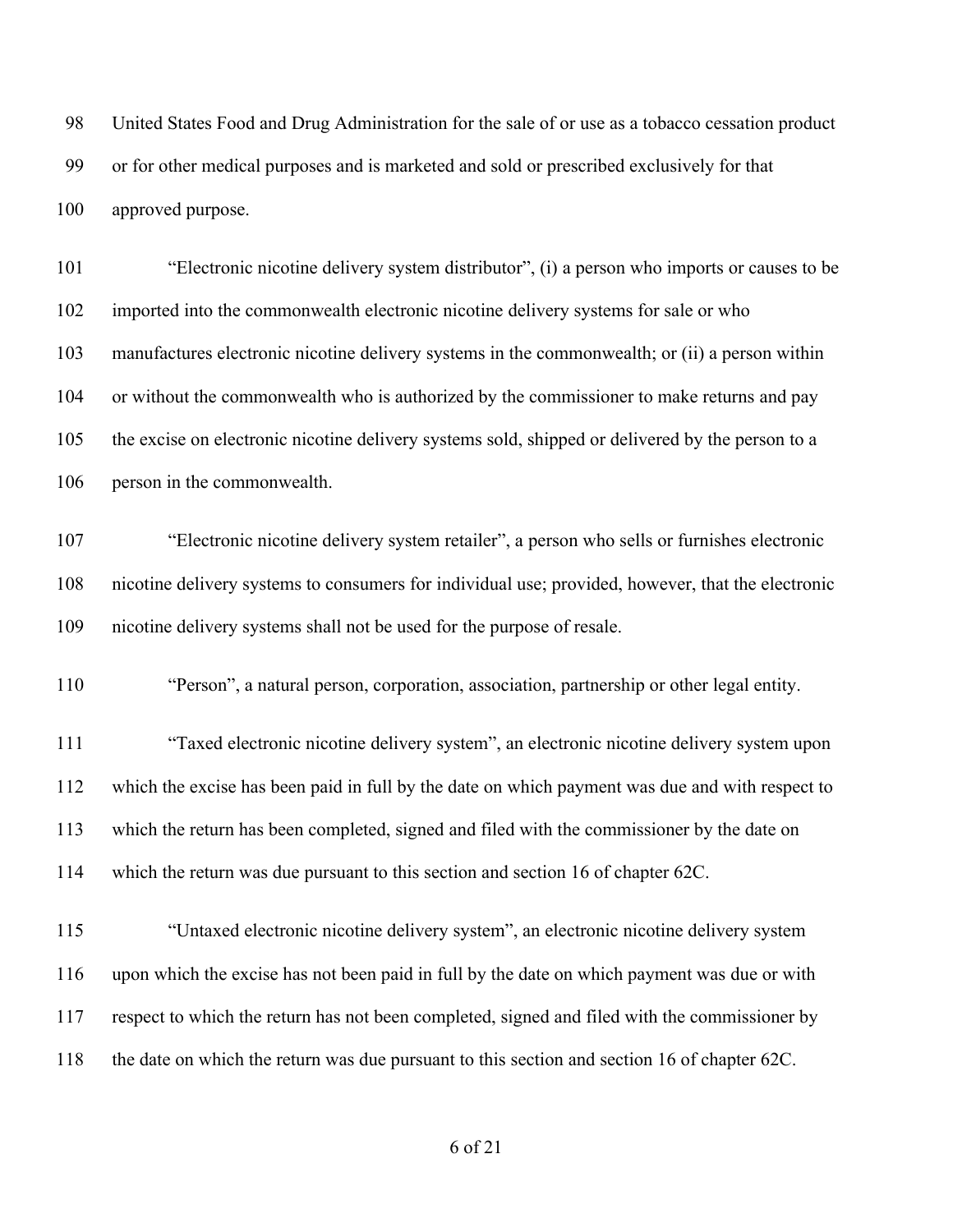"Wholesale price", in the case of: (i) a manufacturer of electronic nicotine delivery systems, the price set for such products or, if no price has been set, the wholesale value of the electronic nicotine delivery system; (ii) an electronic nicotine delivery system distributor who is not a manufacturer of electronic nicotine delivery systems, the price at which the electronic nicotine delivery system distributor purchased the electronic nicotine delivery system; or (iii) an electronic nicotine delivery system retailer or a consumer, the price at which the electronic nicotine delivery system retailer or consumer purchased the electronic nicotine delivery system.

 (b) There shall be an excise on an electronic nicotine delivery system held in the commonwealth at a rate of 75 per cent of the wholesale price. The excise shall be imposed on an electronic nicotine delivery system distributor at the time that the electronic nicotine delivery system is manufactured, purchased, imported, received or acquired in the commonwealth. The excise shall not be imposed on an electronic nicotine delivery system that is exported from the commonwealth.

 (c) An electronic nicotine delivery system retailer shall be liable for the collection of the excise on all electronic nicotine delivery systems that are in the electronic nicotine delivery system retailer's possession at any time and upon which the excise has not been paid by an electronic nicotine delivery system distributor. There shall be a presumption that the excise on the electronic nicotine delivery system has not been paid and that the electronic nicotine delivery system retailer is liable for the collection of the excise on the electronic nicotine delivery system if, upon demand, an electronic nicotine delivery system retailer fails to produce or exhibit to the commissioner or the commissioner's authorized representative an invoice by an electronic nicotine delivery system distributor for an electronic nicotine delivery system in the electronic nicotine delivery system retailer's possession.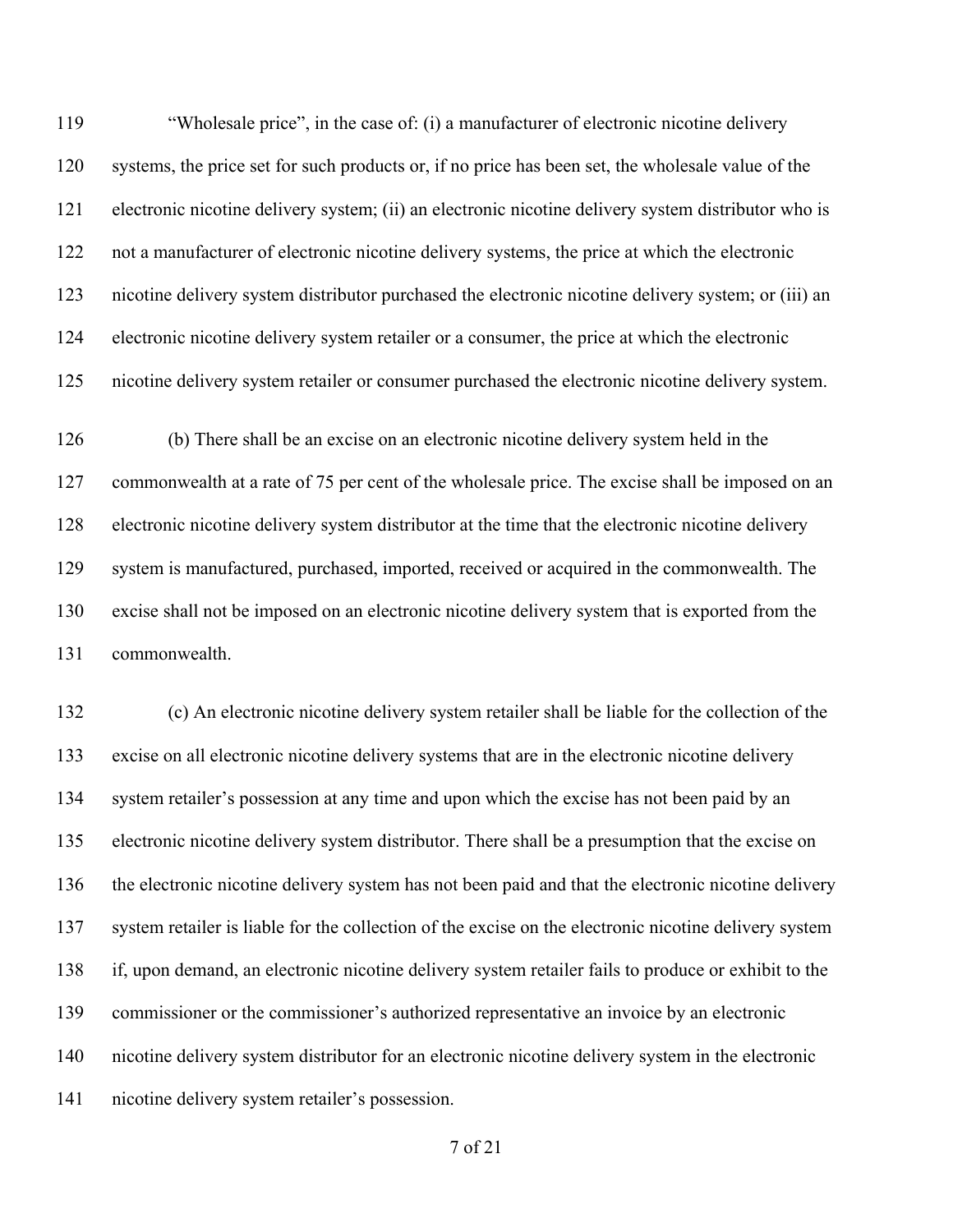(d) The amount of the excise advanced and paid by an electronic nicotine delivery system distributor or electronic nicotine delivery system retailer under this section shall be added to and collected as part of the sales price of the electronic nicotine delivery system.

 (e)(1) An electronic nicotine delivery system distributor shall be liable for the payment of 146 the excise on electronic nicotine delivery systems that the electronic nicotine delivery system distributor imports or causes to be imported into the commonwealth or that the electronic nicotine delivery system distributor manufactures in the commonwealth. An electronic nicotine delivery system distributor authorized by the commissioner to make returns and pay the excise on electronic nicotine delivery systems sold, shipped or delivered by the electronic nicotine delivery system distributor to a person in the commonwealth shall be liable for the collection and payment of the excise on all of the electronic nicotine delivery systems so sold, shipped or delivered.

 (2) A person who does not acquire untaxed electronic nicotine delivery systems but acquires taxed electronic nicotine delivery systems for sale at retail shall not be licensed as an electronic nicotine delivery system distributor under this section; provided, however, that the person shall be required to be licensed as an electronic nicotine delivery system retailer during the period that the person is an electronic nicotine delivery system retailer of taxed electronic nicotine delivery systems.

 (f) A person outside the commonwealth who ships or transports electronic nicotine delivery systems to electronic nicotine delivery system retailers in the commonwealth to be sold by electronic nicotine delivery system retailers may apply for a license as a nonresident electronic nicotine delivery system distributor. Upon the issuance of such a license, the licensee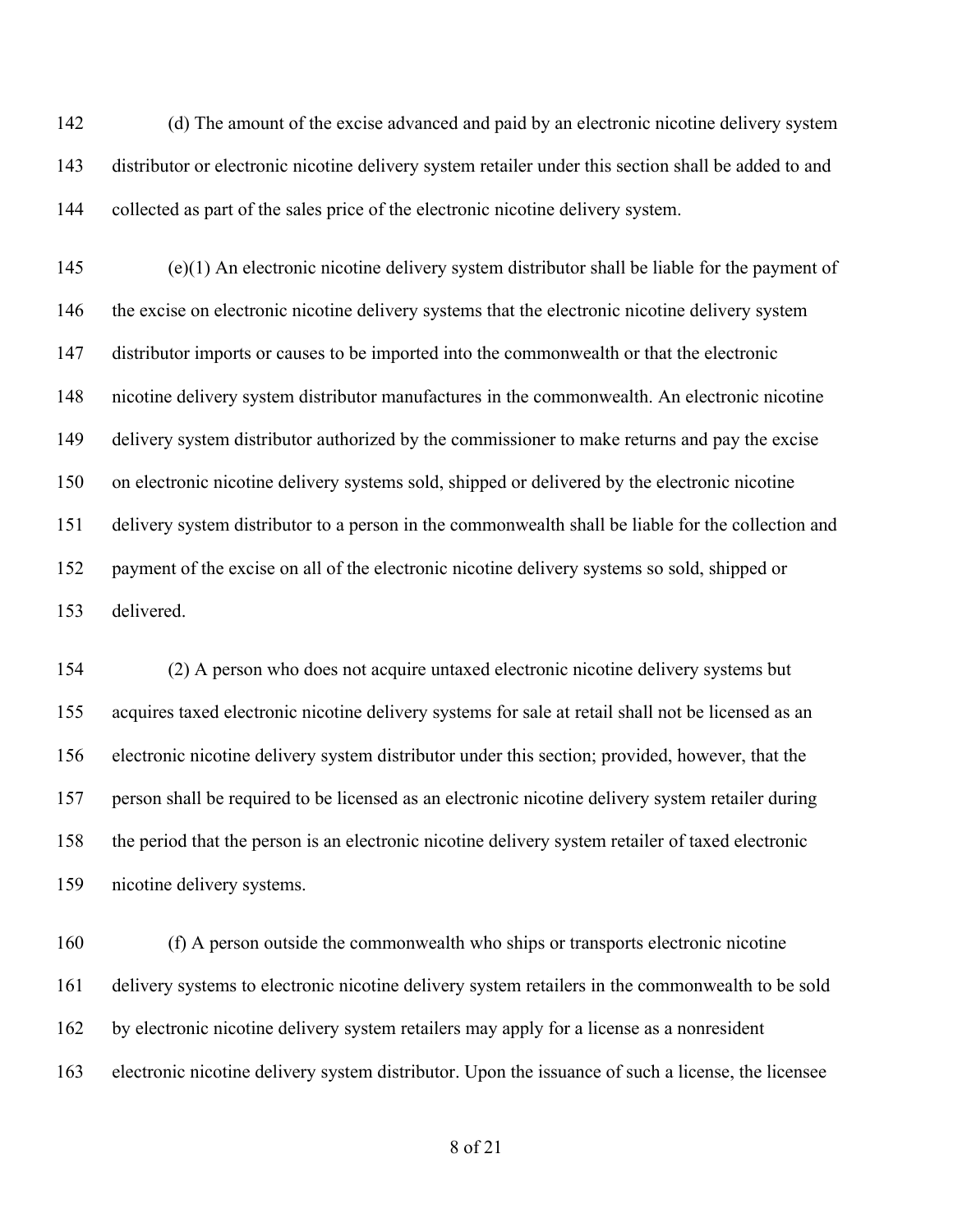shall be subject to this section and may act as an electronic nicotine delivery system distributor; provided, however, that such person shall file proof with the person's application that the person has appointed the state secretary as the person's agent for service of process relating to any matter or issue arising under this section. The person shall also agree to submit the person's books, accounts and records for examination in the commonwealth during reasonable business hours upon request by the commissioner or the commissioner's authorized representative.

 (g) A resident of the commonwealth shall be liable for the collection of the excise on all electronic nicotine delivery systems that are in the resident's possession at any time and upon which the excise has not been paid by an electronic nicotine delivery system distributor or electronic nicotine delivery system retailer. There shall be a presumption that the excise on the electronic nicotine delivery system has not been paid and that the resident is liable for such excise if a resident, upon demand, fails to produce or exhibit to the commissioner or the commissioner's authorized representative an invoice or sales receipt by an electronic nicotine delivery system distributor or electronic nicotine delivery system retailer for an electronic nicotine delivery system in the resident's possession.

 (h) No person shall act as an electronic nicotine delivery system distributor or electronic nicotine delivery system retailer in the commonwealth unless licensed to do so under section 67 of chapter 62C. If an electronic nicotine delivery system distributor or electronic nicotine delivery system retailer acts as both an electronic nicotine delivery system distributor and electronic nicotine delivery system retailer at a single place of business, the electronic nicotine delivery system distributor or electronic nicotine delivery system retailer shall procure a license to act as an electronic nicotine delivery system distributor and a license to act as an electronic nicotine delivery system retailer unless, upon application to the commissioner, the commissioner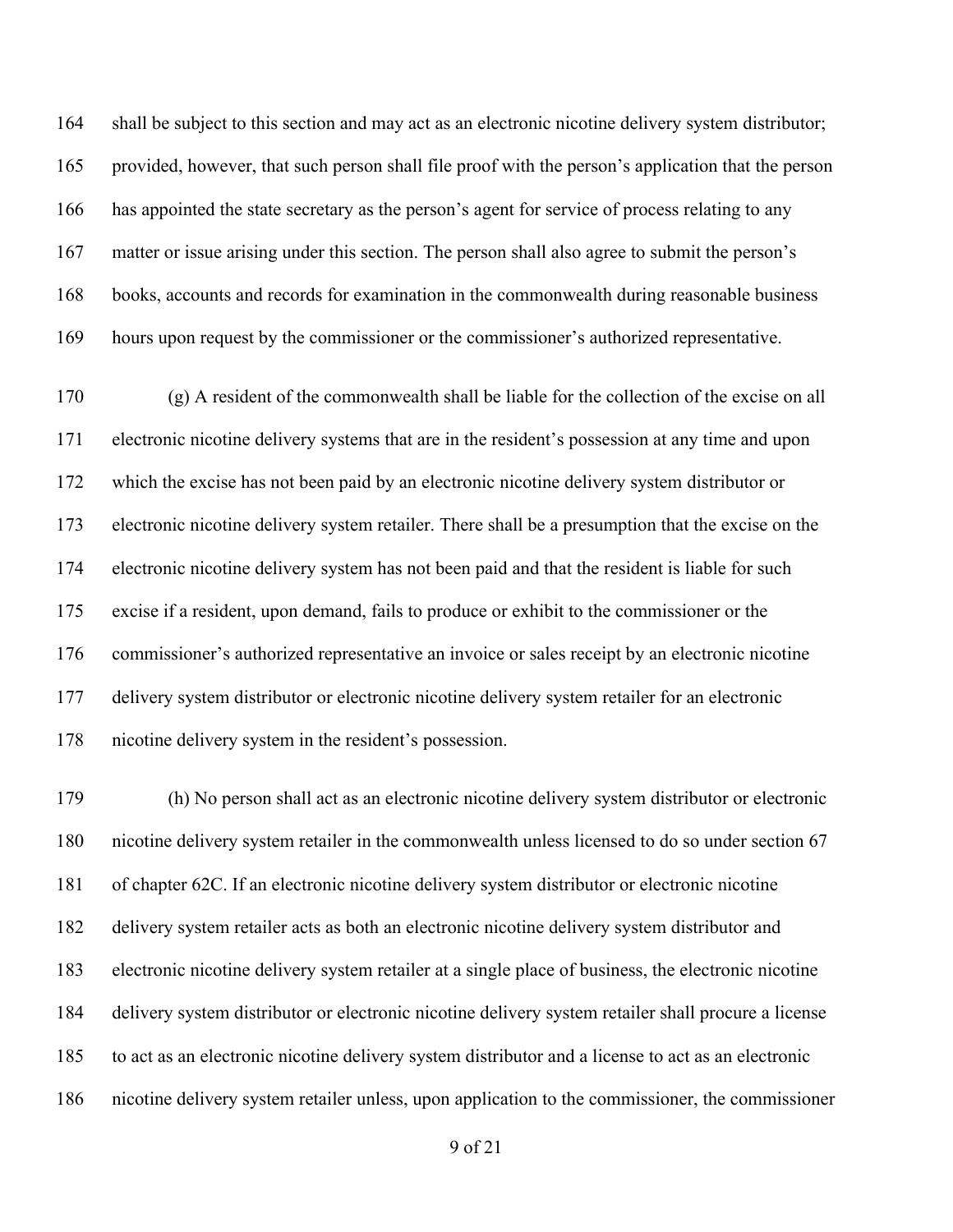determines otherwise. Each license so issued or a duplicate copy thereof shall be prominently displayed on the premises covered by the license.

 (i) Except as otherwise provided in this section, the provisions of this chapter and chapter 62C relative to the assessment, collection, payment, abatement, verification and administration of taxes, including penalties, shall apply to the excise imposed by this section.

 (j) For the purposes of section 5, electronic nicotine delivery systems shall be tobacco products, an electronic nicotine delivery system distributor shall be a wholesaler and an electronic nicotine delivery system retailer shall be a retailer.

 (k) For the purposes of section 8, untaxed electronic nicotine delivery systems found in the commonwealth shall be cigarettes, which have not been returned and are not returnable under section 16 of chapter 62C or section 6 as applicable.

 (l)(1) A person who sells, offers for sale or possesses with intent to sell an electronic nicotine delivery system or otherwise acts as an electronic nicotine delivery system distributor or electronic nicotine delivery system retailer without being licensed as such shall, in addition to any other penalties provided by chapter 62C or this chapter, be subject to a civil penalty of not more than \$5,000 for the first offense and not more than \$25,000 for a second or subsequent offense.

 A person shall not, either as principal or agent, sell or solicit orders for electronic nicotine delivery systems to be shipped, mailed or otherwise sent or brought into the commonwealth to any person who is not a licensed electronic nicotine delivery system distributor or licensed electronic nicotine delivery system retailer unless the same is to be sold to or through a licensed electronic nicotine delivery system distributor or licensed electronic nicotine delivery system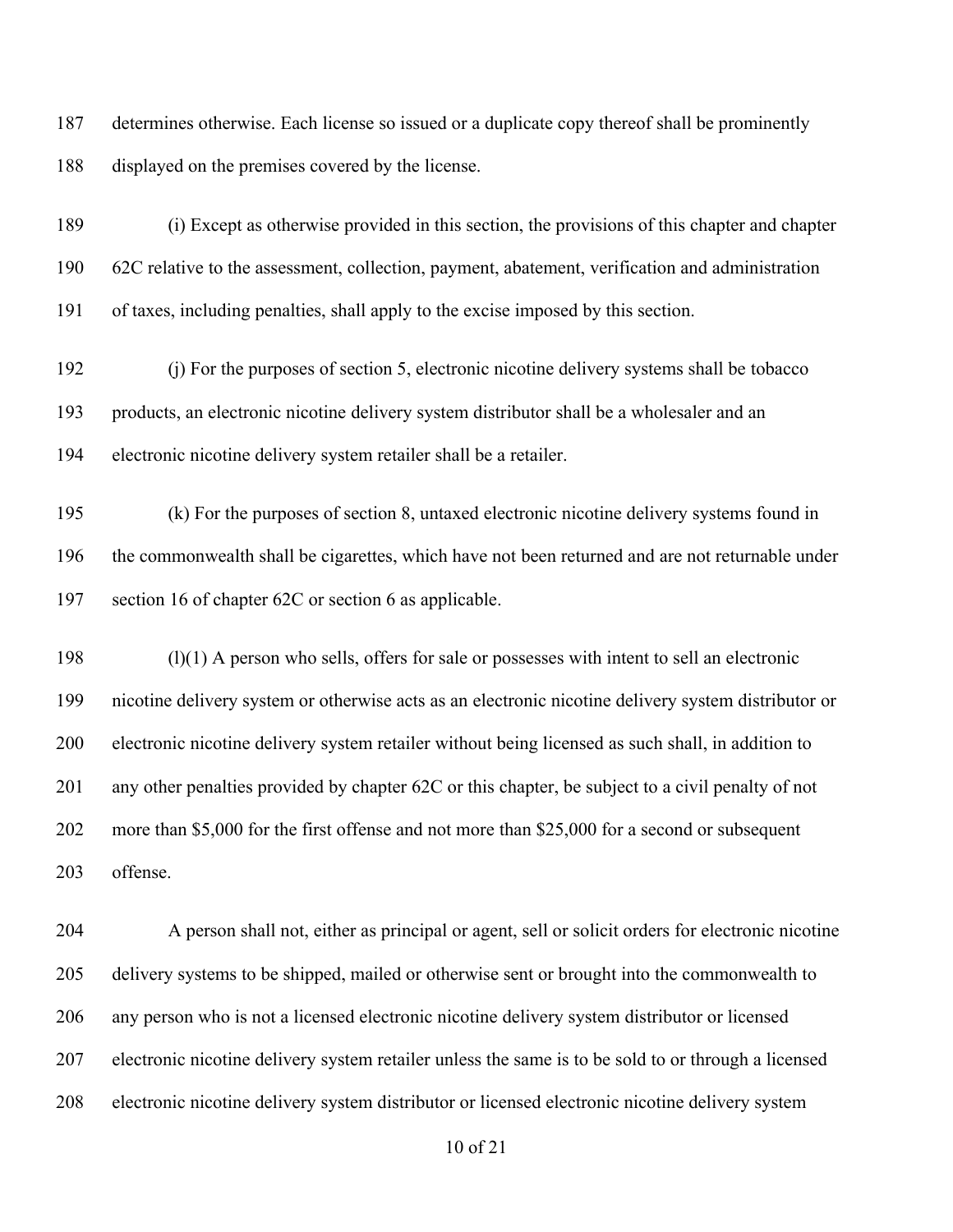retailer. A person who knowingly violates this paragraph shall, in addition to any other penalties provided by chapter 62C or this chapter, be subject to a civil penalty of not more than \$5,000 for the first offense and not more than \$25,000 for a second or subsequent offense.

 An electronic nicotine delivery system shall be presumed to be subject to the excise under this section unless the person on whose premises the electronic nicotine delivery system was found establishes otherwise.

 (2) A person who knowingly: (i) has in the person's possession a shipping case or other container of electronic nicotine delivery systems that does not bear the name and address of the person receiving the electronic nicotine delivery systems from a manufacturer or such other markings as the commissioner may require; or (ii) is in possession of a shipping case or other container of electronic nicotine delivery systems from which the name and address of the person receiving the electronic nicotine delivery systems from the manufacturer has been erased or defaced shall, in addition to any other penalties provided by chapter 62C or this chapter, be 222 subject to a civil penalty of not more than \$5,000 for the first offense and not more than \$25,000 223 for a second or subsequent offense.

 (3) A person who files a false return, affidavit or statement or who violates a provision of this section for which no other penalty has been provided shall, in addition to any other penalty provided by chapter 62C or this chapter, be subject to a civil penalty of not more than \$5,000 for the first offense and not more than \$25,000 for a second or subsequent offense.

 (5) The state police and local police departments may, and, at the request of the commissioner or the commissioner's duly authorized agent, shall, enforce this section. Each violation of this section shall be a separate offense.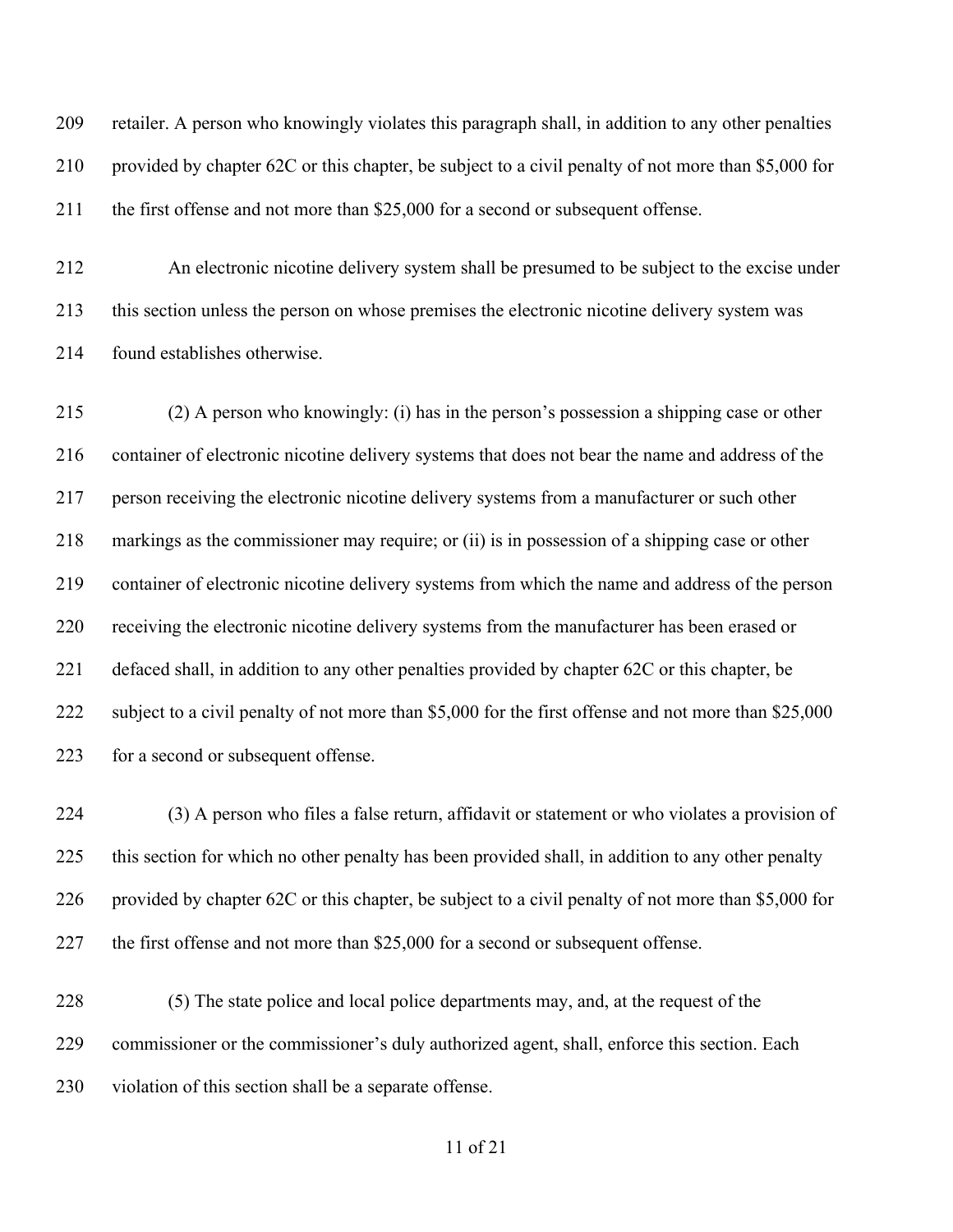(6) Not more than 30 per cent of the amounts collected pursuant to civil penalties imposed pursuant to this section shall be appropriated to the department of public health's tobacco and cessation and prevention program.

(m) The commissioner may promulgate regulations to implement this section.

 SECTION 17. Section 3A of chapter 64H of the General Laws, as appearing in the 2018 Official Edition, is hereby amended by inserting after the word "cigars", in line 4, the following words:- , electronic nicotine delivery systems.

 SECTION 18. Chapter 111 of the General Laws is hereby amended by adding the following section:-

 Section 239. The department of public health shall promulgate regulations concerning: (i) the sale of tobacco products, as defined in section 6 of chapter 270, to persons under the age of 21; (ii) the sale of electronic nicotine delivery systems as defined in section 7E of chapter 64C; (iii) the advertisement of and signage for tobacco products and electronic nicotine delivery systems; and (iv) the operation of retail tobacco stores and smoking bars as defined in section 22 of chapter 270. The regulations may provide for penalties for violations of regulations promulgated pursuant to this section. A violation of this section may be a civil violation. Regulations shall include, but not be limited to: (i) a requirement that tobacco stores and

smoking bars conspicuously post signage as required by the department; and (ii) a prohibition of

the use of fraudulent or misleading statements in the advertisement of tobacco products.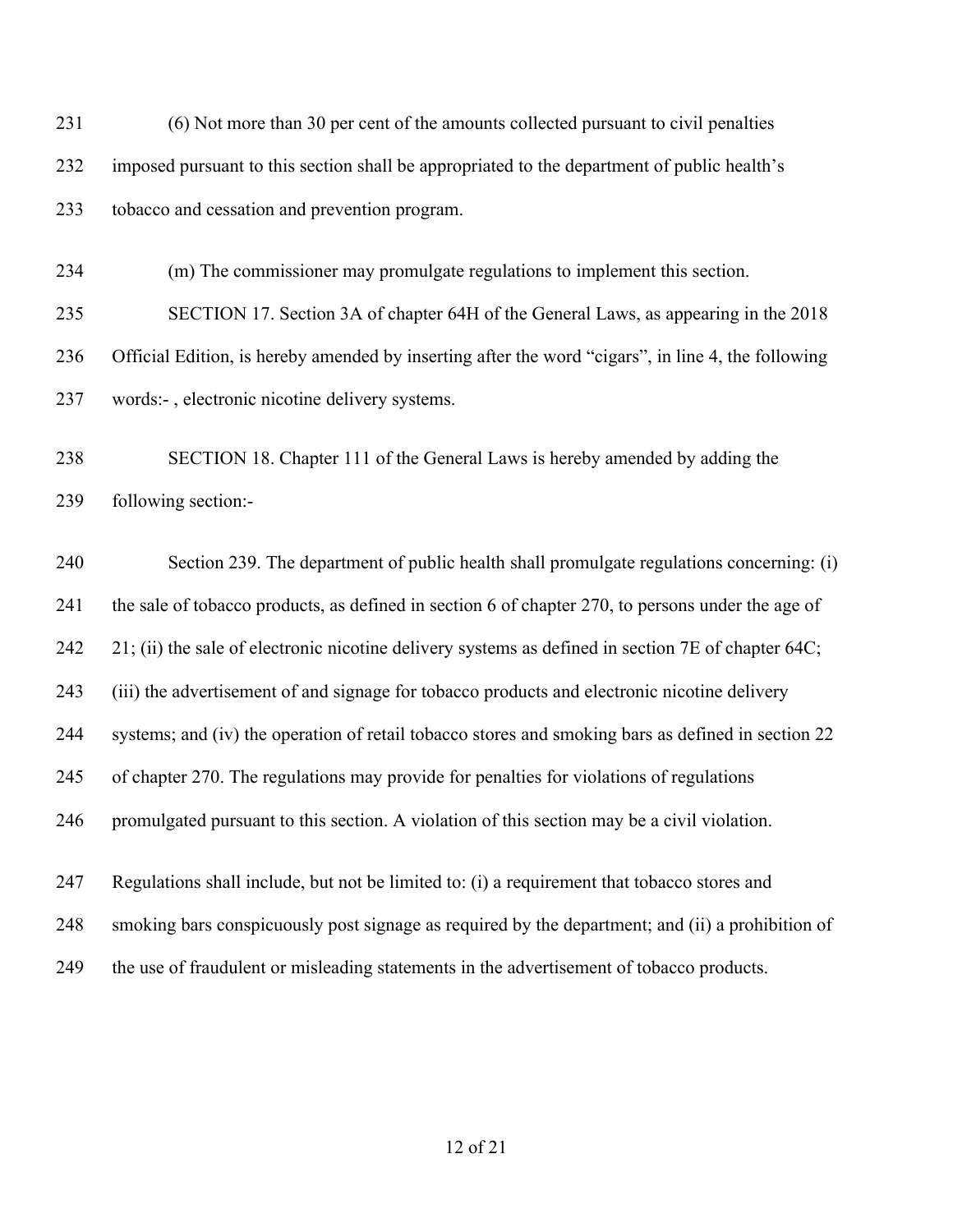This section shall not limit the right of an appropriate authority in a city or town to adopt rules and regulations as may be necessary; provided, however, that such a rule or regulation shall not conflict with regulations promulgated by the department or state or federal law.

 The commissioner of public health shall send proposed regulations drafted pursuant to this section to the house and senate committees on ways and means and the joint committee on public health not less than 90 days before filing the proposed regulations with the state secretary; provided, however, that in promulgating an emergency regulation, the commissioner shall send notice of the changes, including the emergency regulation, to the house and senate committees on ways and means and the joint committee on public health on the same day that the emergency regulation is filed with the state secretary.".

 SECTION 19. Chapter 118E of the General Laws is hereby amended by inserting after section 10L the following section:-

 Section 10M. (a) The division and its contracted health insurers, health plans, health maintenance organizations, behavioral health management firms and third-party administrators under contract to a Medicaid managed care organization or primary care clinician plan shall provide coverage for: (i) tobacco use cessation counseling; and (ii) all generic United States Food and Drug Administration-approved tobacco cessation products without cost sharing when prescribed by a health care provider.

 (b) The division shall be permitted to employ reasonable managed care techniques consistent with state and federal law to determine the frequency, method, treatment or setting for the recommended item or service; provided, however, that covered persons shall have access to at least 1 tobacco cessation product without preauthorization.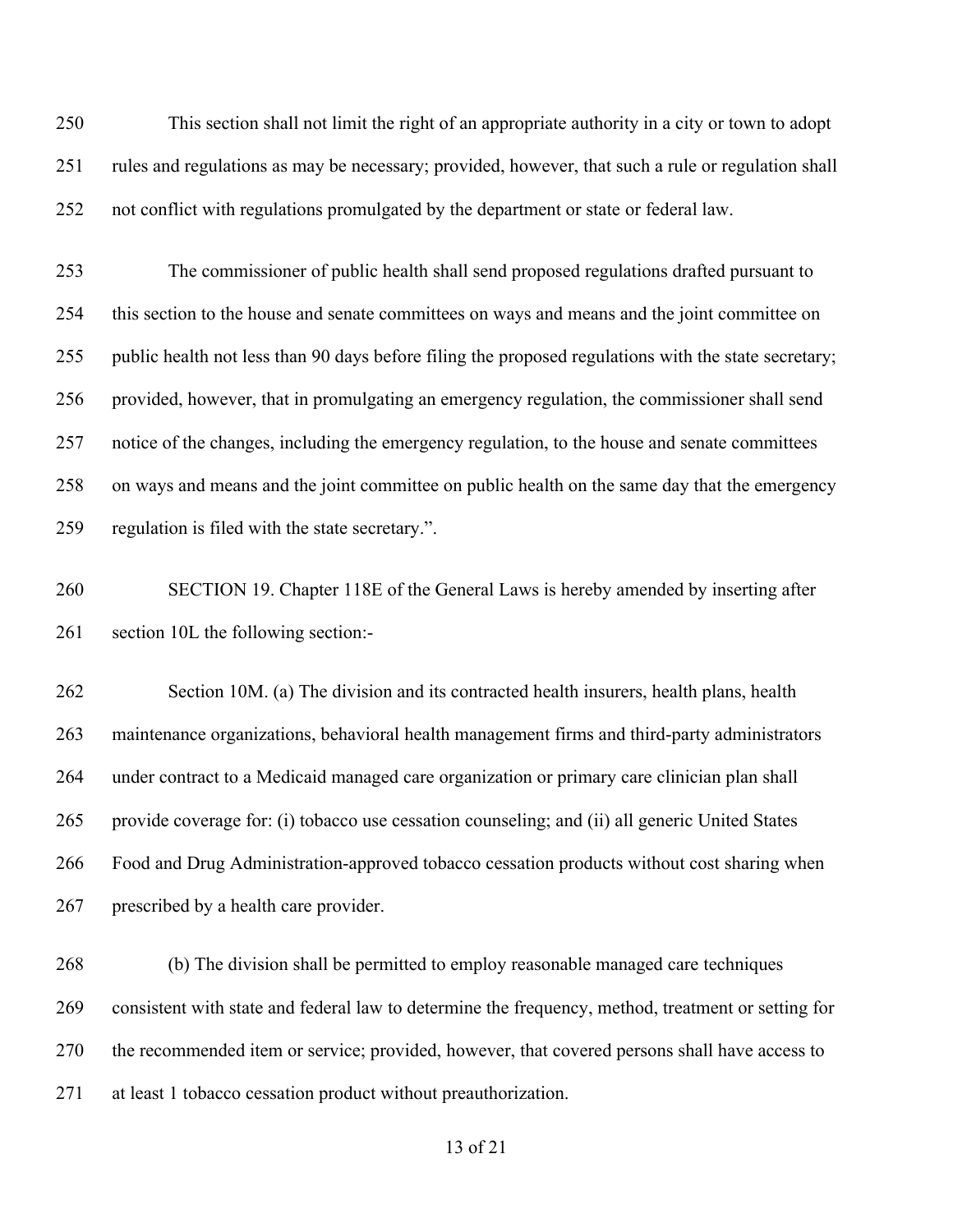SECTION 20. Chapter 175 of the General Laws is hereby amended by inserting after section 47KK the following section:-

 Section 47LL. (a) An individual policy of accident and sickness insurance issued under section 108 that provides benefits for hospital expenses and surgical expenses and any group blanket policy of accident and sickness insurance issued under section 110 that provides benefits for hospital expenses and surgical expenses delivered, issued or renewed by agreement between the insurer and the policyholder, within or outside the commonwealth, shall provide benefits for residents of the commonwealth and all group members having a principal place of employment in the commonwealth for: (i) tobacco use cessation counseling; and (ii) all generic United States Food and Drug Administration-approved tobacco cessation products without cost sharing when prescribed by a health care provider.

 (b) Carriers shall be permitted to employ reasonable managed care techniques consistent with state and federal law to determine the frequency, method, treatment or setting for the recommended item or service; provided, however, that covered persons shall have access to at least 1 tobacco cessation product without prior authorization.

 SECTION 21. Chapter 176A of the General Laws is hereby amended by inserting after section 8MM the following section:-

 Section 8NN. (a) Any contract between a subscriber and the corporation under an individual or group hospital service plan that is delivered, issued or renewed within the commonwealth shall provide coverage for: (i) tobacco use cessation counseling; and (ii) all generic United States Food and Drug Administration-approved tobacco cessation products without cost sharing when prescribed by a health care provider.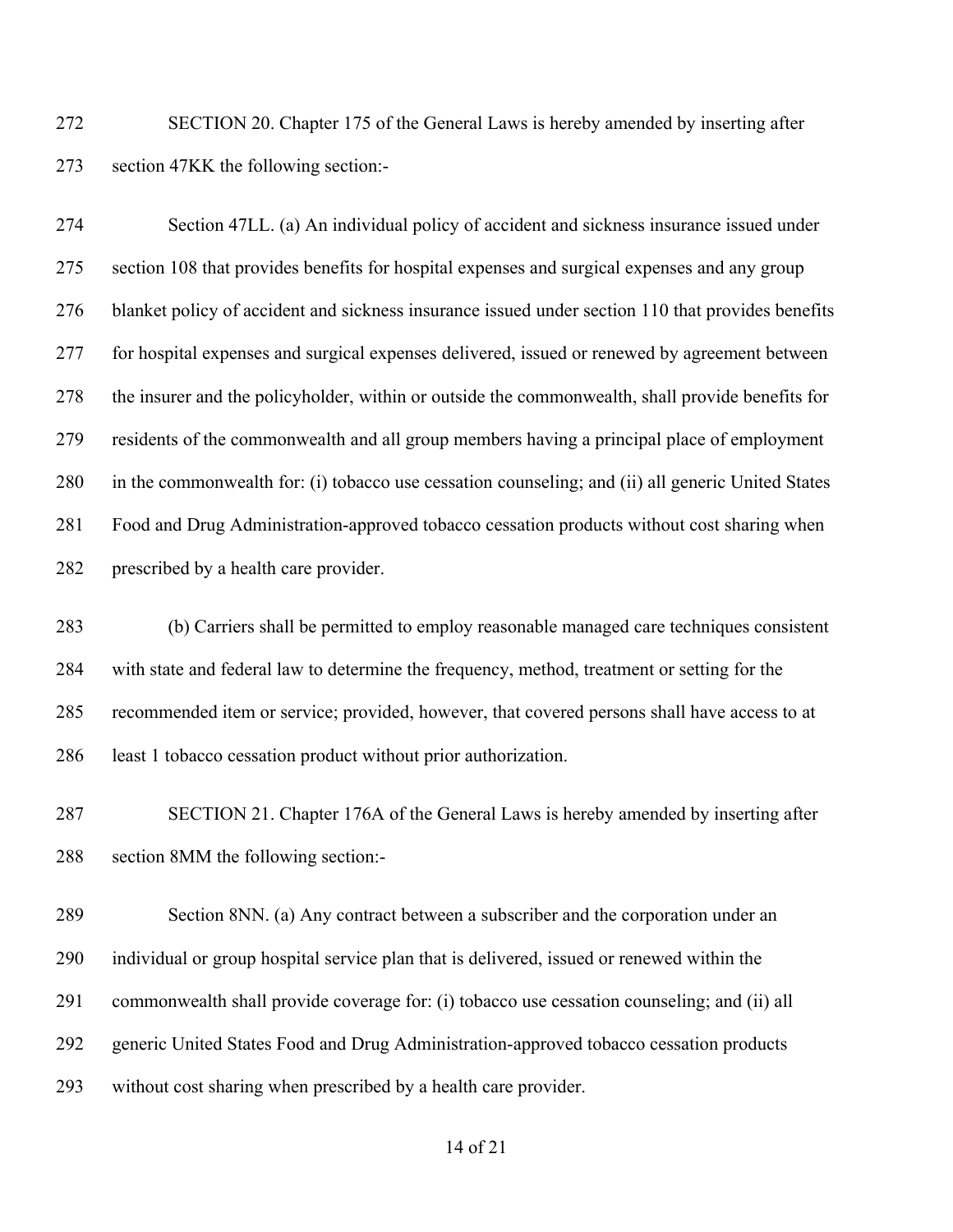(b) Carriers shall be permitted to employ reasonable managed care techniques consistent with state and federal law to determine the frequency, method, treatment or setting for the recommended item or service; provided, however, that covered persons shall have access to at least 1 tobacco cessation product without preauthorization.

 SECTION 22. Chapter 176B of the General Laws is hereby amended by inserting after section 4MM the following section:-

 Section 4NN. (a) Any subscription certificate under an individual or group medical service agreement delivered, issued or renewed within the commonwealth shall provide coverage for: (i) tobacco use cessation counseling; and (ii) all generic United States Food and Drug Administration-approved tobacco cessation products without cost sharing when prescribed by a health care provider.

 (b) Carriers shall be permitted to employ reasonable managed care techniques consistent with state and federal law to determine the frequency, method, treatment or setting for the recommended item or service; provided, however, that covered persons shall have access to at least 1 tobacco cessation product without prior authorization.

 SECTION 23. Chapter 176G of the General Laws is hereby amended by inserting after section 4EE the following section:-

 Section 4FF. (a) An individual or group health maintenance contract that is issued or renewed within or without the commonwealth shall provide coverage for: (i) tobacco use cessation counseling; and (ii) all generic United States Food and Drug Administration-approved tobacco cessation products without cost sharing when prescribed by a health care provider.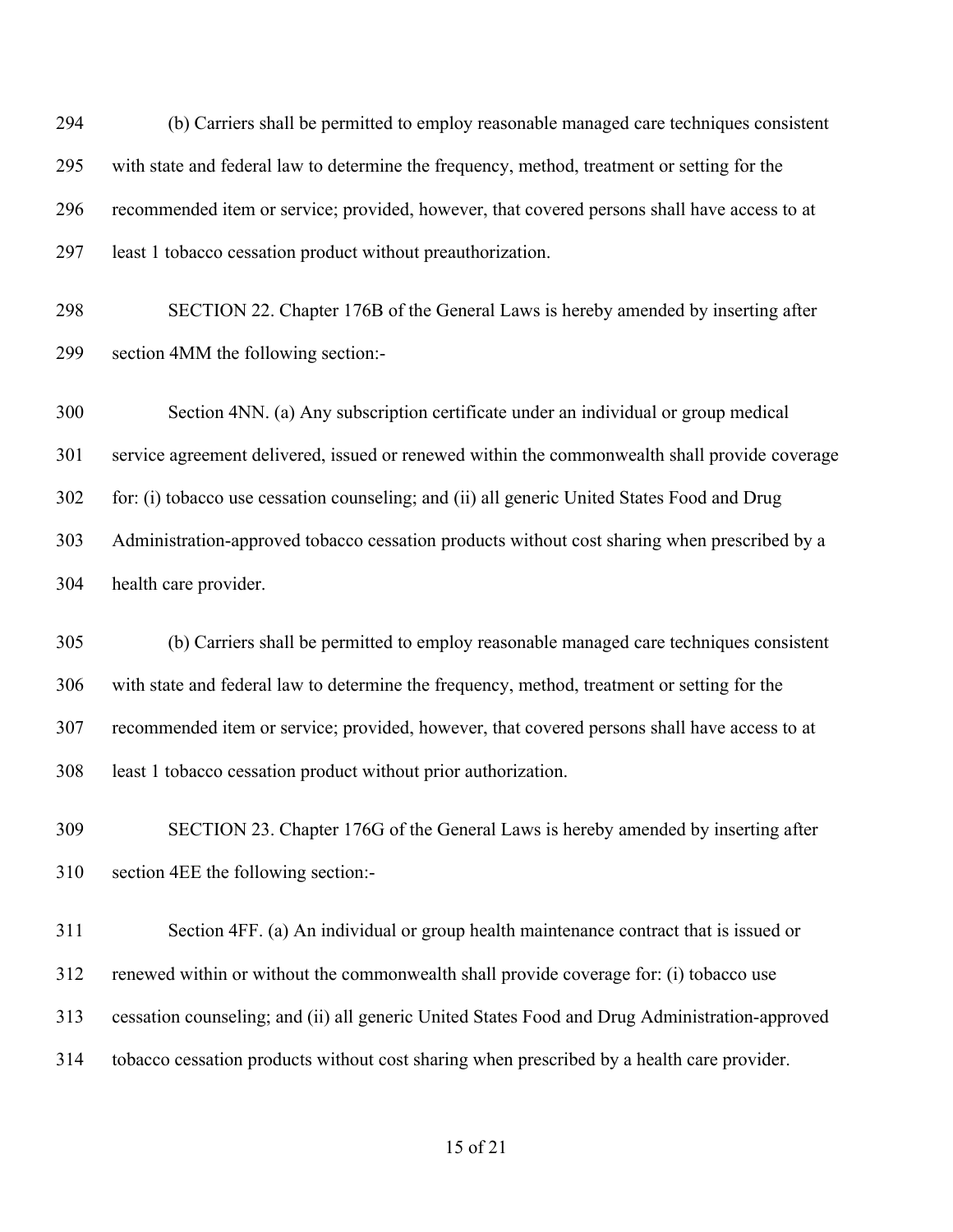(b) Carriers shall be permitted to employ reasonable managed care techniques consistent with state and federal law to determine the frequency, method, treatment or setting for the recommended item or service; provided, however, that covered persons shall have access to at least 1 tobacco cessation product without prior authorization. SECTION 24. Section 6 of chapter 270 of the General Laws, as appearing in the 2018 Official Edition, is hereby amended by striking out subsection (d) and inserting in place thereof the following subsection:- (d) A person who violates this section shall be punished by a fine of \$1,000 for the first offense, \$2,000 for a second offense and \$5,000 for a third or subsequent offense. SECTION 25. Said chapter 270 is hereby further amended by adding the following 2 sections:- Section 28. (a) As used in this section, the following words shall have the following meanings unless the context clearly requires otherwise:- "Characterizing flavor", a distinguishable taste or aroma, other than the taste or aroma of tobacco, imparted or detectable before or during consumption of a tobacco product, including, but not limited to, a taste or aroma relating to any fruit, chocolate, vanilla, honey, candy, cocoa, dessert, alcoholic beverage, menthol, mint, wintergreen, herb or spice; provided, however, that

- no tobacco product shall be determined to have a characterizing flavor solely because of the
- provision of ingredient information or the use of additives or flavorings that do not contribute to
- the distinguishable taste or aroma of the product.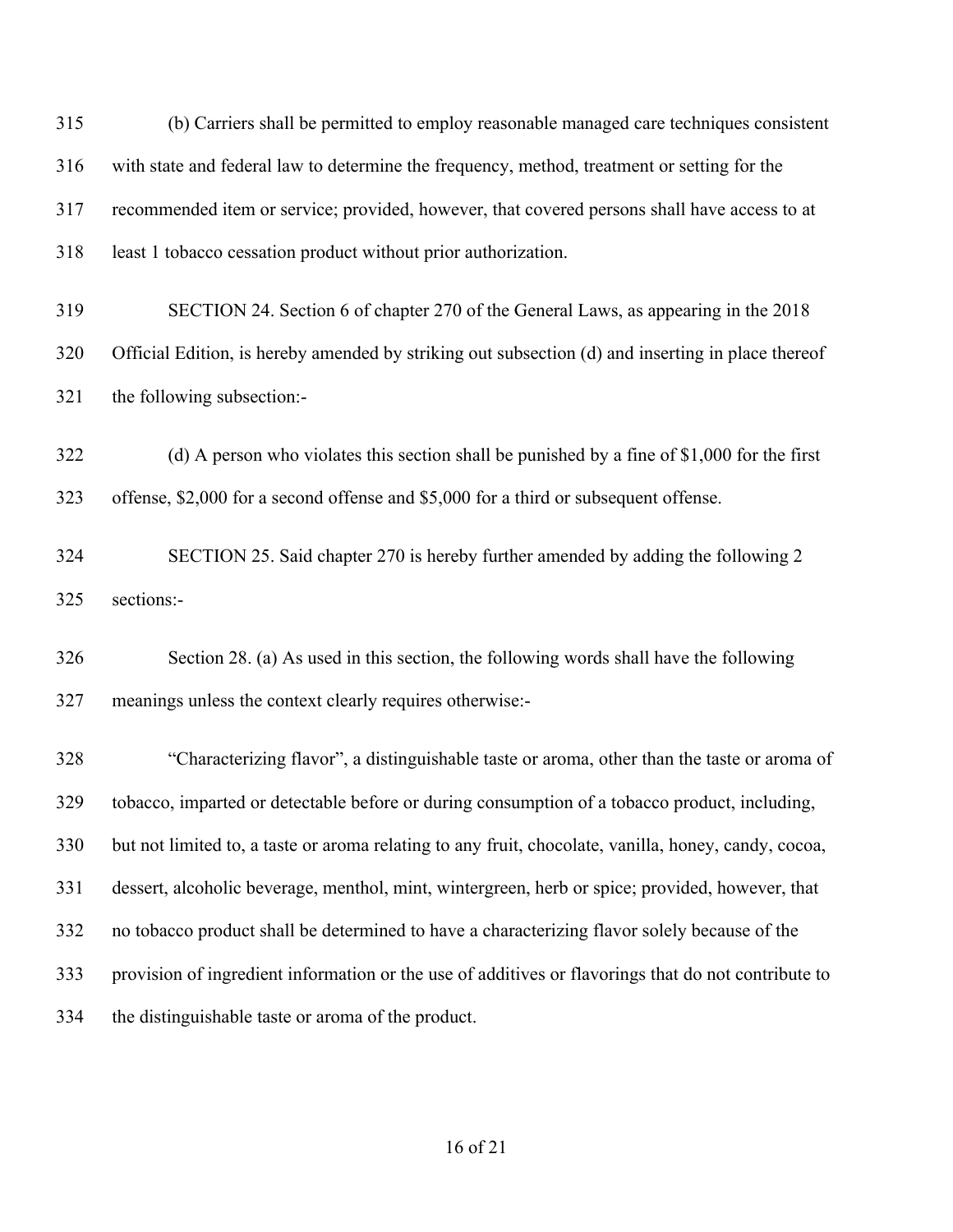| 335 | "Constituent", any ingredient, substance, chemical or compound, other than tobacco,                |
|-----|----------------------------------------------------------------------------------------------------|
| 336 | water or reconstituted tobacco sheet, that is added by the manufacturer to a tobacco product       |
| 337 | during the processing, manufacturing or packaging of the tobacco product; provided, however,       |
| 338 | that "constituent" shall include a smoke constituent.                                              |
| 339 | "Distinguishable", perceivable by the sense of smell or taste.                                     |
| 340 | "Flavored tobacco product", any tobacco product that contains a constituent that has or            |
| 341 | produces a characterizing flavor.                                                                  |
| 342 | "Manufacturer", a person that manufactures or produces a tobacco product.                          |
| 343 | "Person", an individual, firm, fiduciary, partnership, corporation, trust or association,          |
| 344 | however formed, or a club, trustee, agency or receiver.                                            |
| 345 | "Retail establishment", a physical place of business or a section of a physical place of           |
| 346 | business in which a tobacco product is offered for sale to consumers.                              |
| 347 | "Retailer", a person that operates a retail establishment.                                         |
| 348 | "Smoke constituent", any chemical or chemical compound in mainstream or sidestream                 |
| 349 | tobacco smoke that transfers from any component of the tobacco product to the smoke or that is     |
| 350 | formed by the combustion or heating of tobacco, additives or other component of the tobacco        |
| 351 | product.                                                                                           |
| 352 | "Tobacco product", a product containing or made or derived from tobacco or nicotine                |
| 353 | that is intended for human consumption, whether smoked, chewed, absorbed, dissolved, inhaled,      |
| 354 | snorted, sniffed or ingested by any other means including, but not limited to, cigarettes, cigars, |
| 355 | little cigars, chewing tobacco, pipe tobacco, snuff, electronic cigarettes, electronic cigars,     |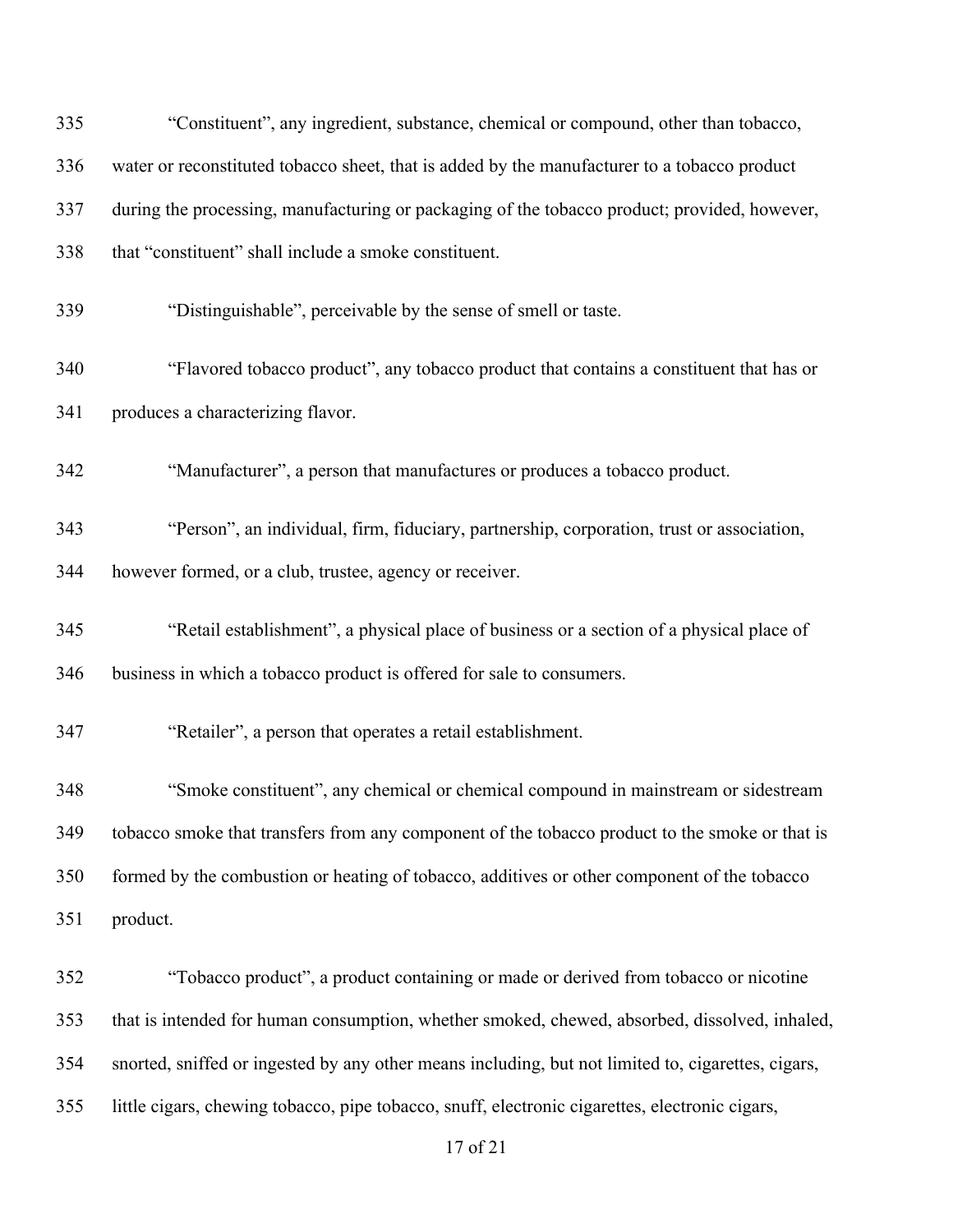electronic pipes, electronic nicotine delivery systems or any other similar products that rely on vaporization or aerosolization regardless of nicotine content in the product; provided, however, that "tobacco product" shall also include any component, part or accessory of a tobacco product; and provided further, that "tobacco product" shall not include a product that has been approved by the United States Food and Drug Administration for the sale of or use as a tobacco cessation product or for other medical purposes and is marketed and sold or prescribed exclusively for the approved purpose.

 "Tobacco product flavor enhancer", any product designed, manufactured, produced, marketed or sold to produce a characterizing flavor when added to any tobacco product.

 (b) No person, retailer or manufacturer shall sell, distribute, cause to be sold or distributed, offer for sale any flavored tobacco product or tobacco product flavor enhancer in any retail establishment, online or through any other means to any consumer in the commonwealth; provided, however, that this subsection shall not apply to the sale or distribution by a smoking bar, as defined in section 22, of flavored tobacco products or tobacco product flavor enhancers for on-site consumption. No person, retailer or manufacturer shall market or advertise a proposed sale or distribution that is prohibited herein

 (c) A person, retailer or manufacturer may make a sale of flavored tobacco products as it applies to electronic nicotine delivery systems by online, phone, or other means for delivery to a consumer located in another State.

 (d) Public statements, claims or indicia made or disseminated by a manufacturer or by any person authorized or permitted by the manufacturer to make or disseminate public statements, claims or indicia concerning such tobacco product, that such tobacco product has or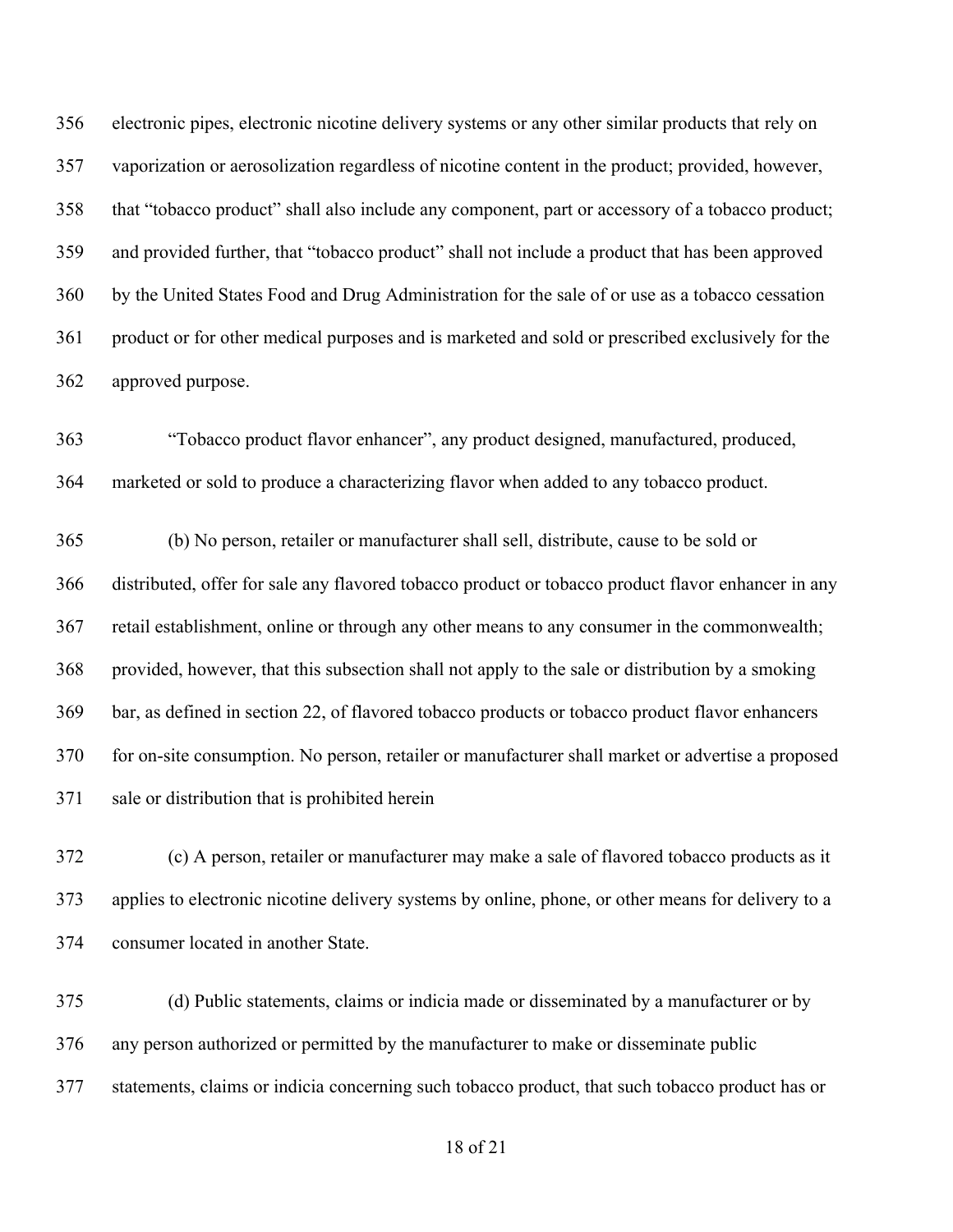produces a characterizing flavor shall constitute presumptive evidence that the tobacco product is a flavored tobacco product.

 (e) A person who violates this section shall be subject to the same fines established for violations of section 6.

 (f) The department of public health may promulgate procedures, rules or regulations that it deems necessary to implement this section. (g) Nothing in this section shall preempt further limitation of the sale, distribution, possession or use of tobacco products, flavored tobacco products or flavored tobacco product enhancers by the commonwealth or any department, agency or political subdivision of the commonwealth

 Section 29. (a) For the purposes of this section, the following words shall have the following meanings unless the context clearly requires otherwise:

 "Electronic nicotine delivery system", an electronic device, whether for 1-time use or reusable, that can be used to deliver nicotine or another substance to a person inhaling from the device including, but not limited to, electronic cigarettes, electronic cigars, electronic cigarillos, electronic pipes, vaping pens, hookah pens and other similar devices that rely on vaporization or aerosolization; provided, however, that "electronic nicotine delivery system" shall also include any noncombustible liquid or gel that is manufactured into a finished product for use in such electronic device; provided further, that "electronic nicotine delivery system" shall also include any component, part or accessory of a device used during the operation of the device even if the part or accessory was sold separately; provided further, that "electronic nicotine delivery system" shall not include marijuana or marijuana products as defined in section 1 of chapter 94G and medical use marijuana as defined in section 1 of chapter 94I; and provided further, that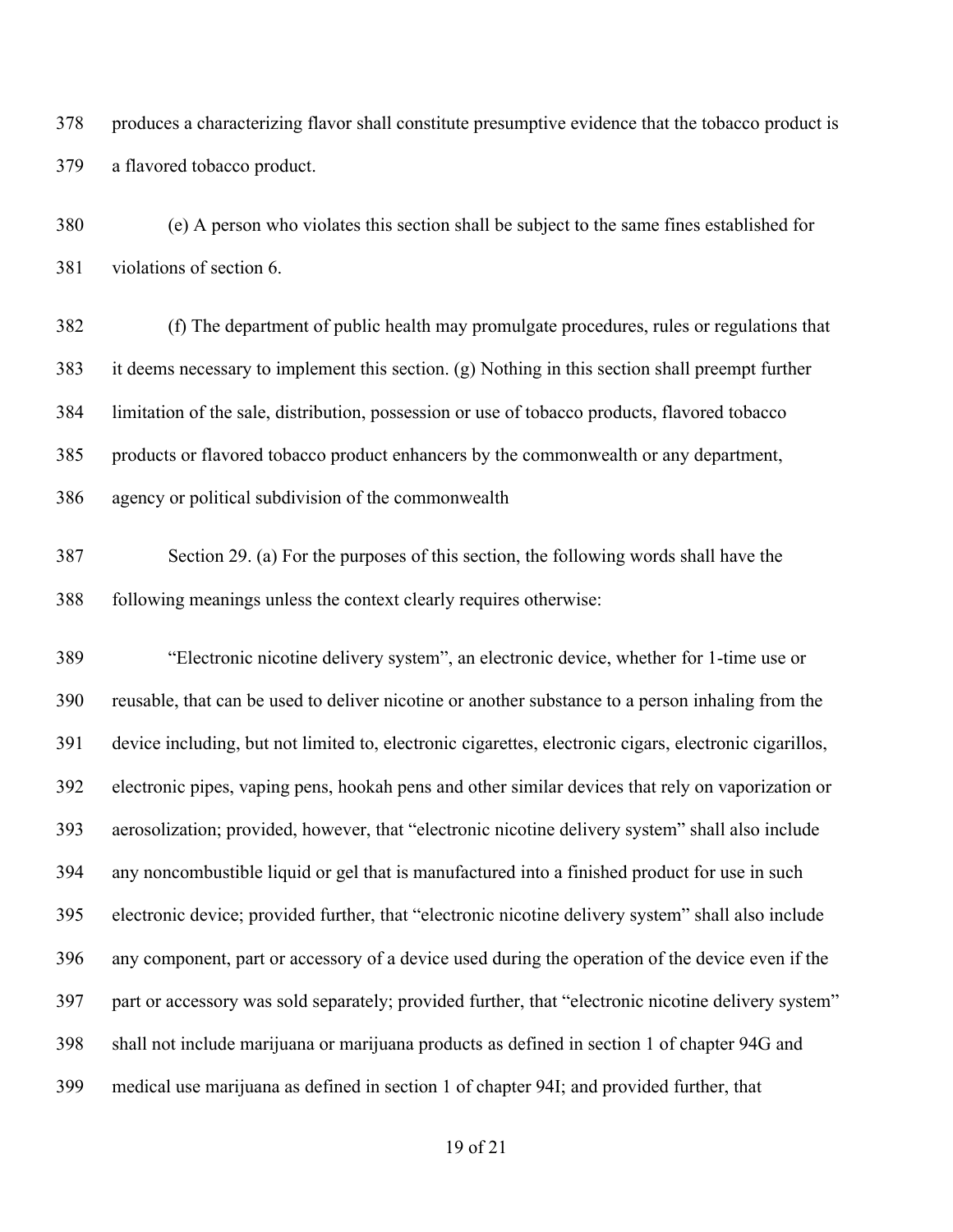| 400 | "electronic nicotine delivery system" shall not include a product that has been approved by the         |
|-----|---------------------------------------------------------------------------------------------------------|
| 401 | United States Food and Drug Administration for the sale of or use as a tobacco cessation product        |
| 402 | or for other medical purposes and is marketed and sold or prescribed exclusively for that               |
| 403 | approved purpose.                                                                                       |
| 404 | "Person", an individual, firm, fiduciary, partnership, corporation, trust or association,               |
| 405 | however formed, or a club, trustee, agency or receiver.                                                 |
| 406 | "Retail tobacco store", shall have the same meaning as in section 22.                                   |
| 407 | "Smoking bar", shall have the same meaning as in section 22.                                            |
| 408 | (b) No person shall sell an electronic nicotine delivery system with nicotine content                   |
| 409 | greater than 20 milligrams per milliliter; provided, however, that this subsection shall not apply      |
| 410 | to retail tobacco stores or smoking bars.                                                               |
| 411 | (c) A person who violates this section shall be subject to the same fines established for               |
| 412 | violations of section 6.                                                                                |
| 413 | (d) Nothing in this section shall preempt further limitation of the sale, distribution,                 |
| 414 | possession or use of electronic nicotine delivery systems by the commonwealth or any                    |
| 415 | department, agency or political subdivision of the commonwealth                                         |
| 416 | SECTION 26. Section 4 and sections 18 to 21, inclusive, shall apply to policies, contracts              |
| 417 | and subscription certificates that are delivered, issued or renewed in the commonwealth on or           |
| 418 | after January 1, 2020.                                                                                  |
| 419 | SECTION 27. Notwithstanding section 28, 30 per cent of revenues received pursuant to                    |
| 420 | this section, together with any penalties, forfeitures, interest, costs of suits and fines collected in |